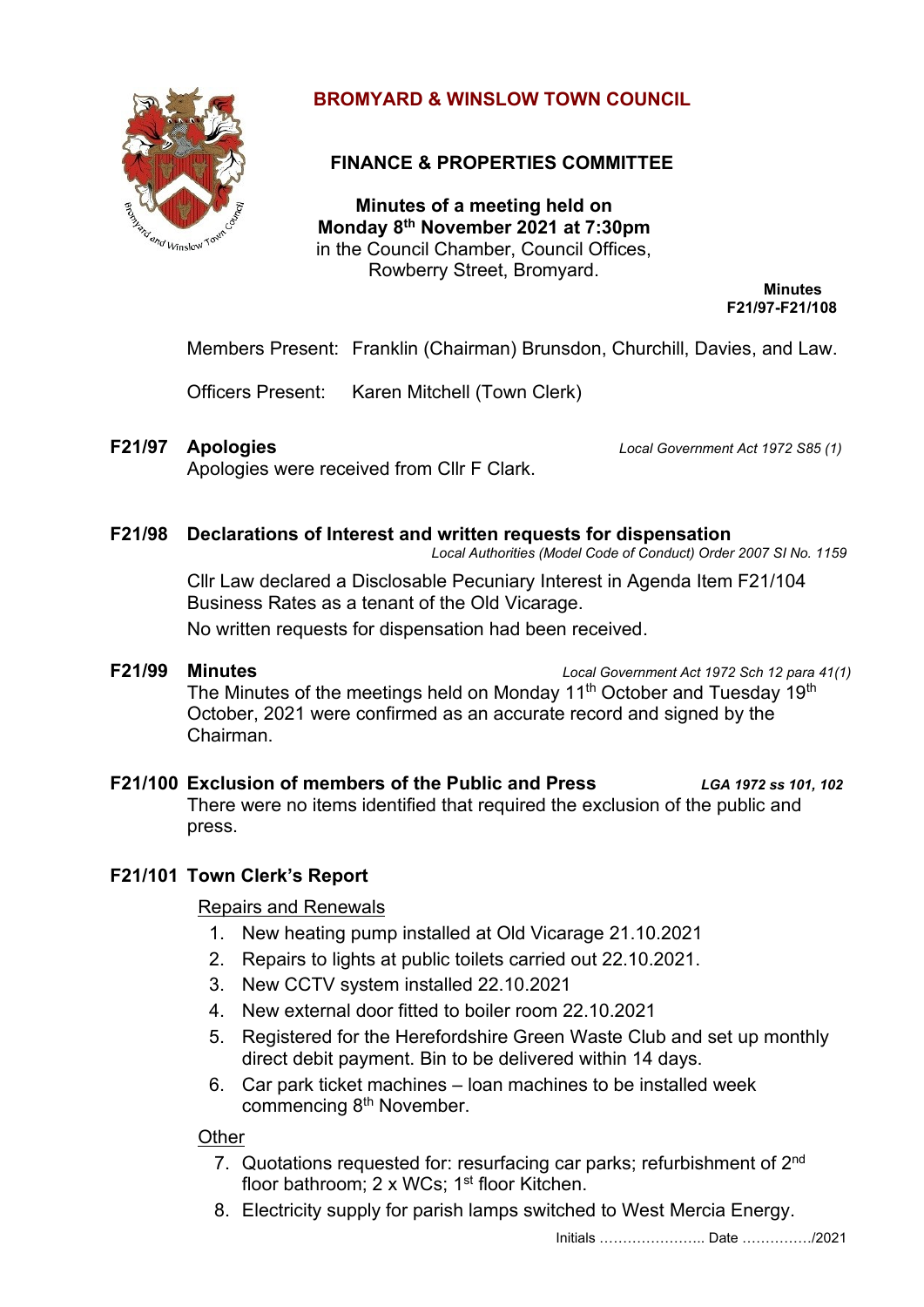Referring to item 8 above, the Town Clerk advised that quotations had been received for: a) resurfacing the Rowberry Street car park; 2 further quotations were awaited; b) refurbishment of 2<sup>nd</sup> floor bathroom; 2 x WCs; 1<sup>st</sup> floor Kitchen; comparative quotations to be obtained for these works.

It was noted that there would be sufficient funds in the Asset Maintenance earmarked reserves to cover these works.

## **F21/102 Finance**

1. Income & Expenditure by Account Code as at 31<sup>st</sup> October 2021.

**IT WAS RESOLVED** to accept the Income & Expenditure by Account Code as at 31<sup>st</sup> October 2021.

2. Bank Reconciliation Statements for October 2021 **IT WAS RESOLVED** to accept the Bank Reconciliation Statements for October 2021. Cllr Law to initial each document.

| <b>Invoices</b>                                    |                                                               | <b>Net</b> | Vat      | Total    |
|----------------------------------------------------|---------------------------------------------------------------|------------|----------|----------|
| C J Bayliss                                        | Supply and install new hot water<br>heater.                   | 1,403.00   | 280.60   | 1,683.60 |
| <b>Travis Perkins</b>                              | Fixing band to repair flower tub                              | 12.45      | 2.49     | 14.94    |
| R Wilks                                            | Floral decorations and watering                               | 6,559.40   | 1,311.88 | 7,871.28 |
| R Wilks                                            | Grounds maintenance<br>September                              | 1,252.91   | 250.58   | 1,503.49 |
| R Wilks                                            | Create new cremation plots                                    | 5,495.00   | 1,099.10 | 6,594.60 |
| Inaparc Limited                                    | New car park machines                                         | 7,734.00   | 1,546.80 | 9,280.80 |
| <b>Herefordshire Council</b>                       | Re-charges for 4.11.21 election<br>(insufficient nominations) | 30.00      | 0.00     | 30.00    |
| PC Logix Ltd                                       | IT support contract Oct                                       | 20.00      | 4.00     | 24.00    |
| <b>Bromsberrow Sand &amp;</b><br><b>Gravel Ltd</b> | Skip hire                                                     | 210.00     | 42.00    | 252.00   |
| Aubergine 262 Ltd                                  | Website domain registration.<br>Annual renewal.               | 100.00     | 20.00    | 120.00   |
| <b>Ad Warrior Ltd</b>                              | Properties Officer job advert                                 | 249.00     | 49.80    | 298.80   |
| <b>Neil James Construction</b>                     | Supply & fit new exterior door to<br>boiler room              | 625.00     | 125.00   | 750.00   |
| <b>Direct Debit payments</b>                       |                                                               |            |          |          |
| <b>Talk Talk</b>                                   | Phones & Broadband                                            | 29.95      | 5.99     | 35.94    |
| <b>West Mercia Energy</b>                          | Electric - Charging Point TR car<br>park Sept                 | 30.87      | 1.54     | 32.41    |
| <b>West Mercia Energy</b>                          | Electric - TR toilets Sept                                    | 32.04      | 1.60     | 33.64    |
| <b>West Mercia Energy</b>                          | Electric - Old Vicarage Sept                                  | 219.89     | 43.98    | 263.87   |
| <b>West Mercia Energy</b>                          | Gas - Heritage Centre Sept                                    | 31.99      | 1.60     | 33.59    |
| West Mercia Energy                                 | Gas - Old Vicarage Sept                                       | 76.71      | 3.84     | 80.55    |
| Npower                                             | Electric - Parish lamps sensor<br>Jul-Sep                     | 99.10      | 4.96     | 104.06   |
| Npower                                             | Electric Parish lamps Jul-Sep                                 | 265.14     | 13.26    | 278.40   |
| Npower                                             | Electric - Parish lamps sensor<br>1-19 Oct. Final bill        | 20.46      | 1.02     | 21.48    |
| Npower                                             | Electric - Parish lamps<br>1-19 Oct. Final bill               | 59.96      | 3.00     | 62.96    |

#### 3. Accounts for Scrutiny

Initials ………………….. Date ……………/2021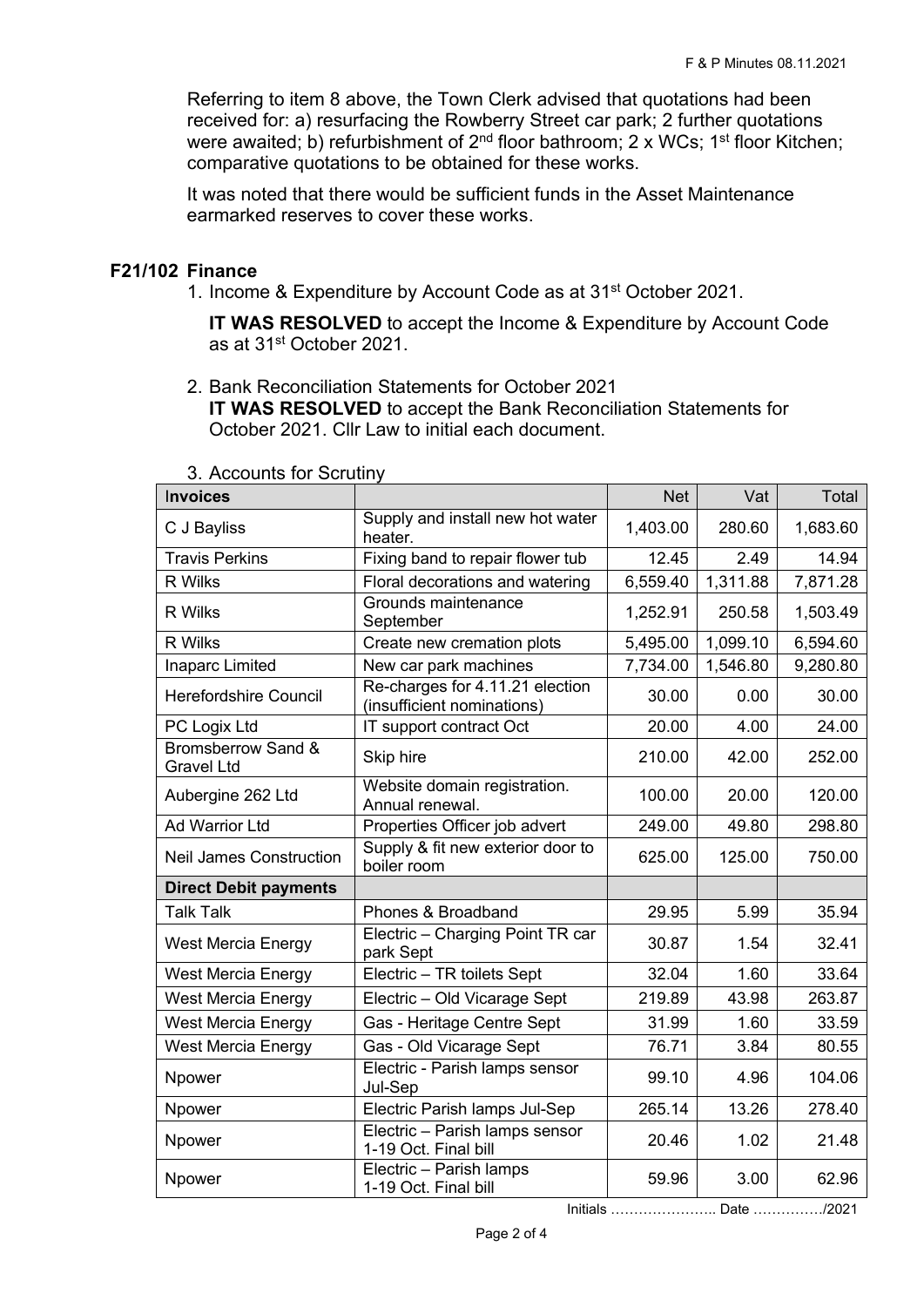| <b>Debit card transactions</b>       |                                                             |           |          |           |
|--------------------------------------|-------------------------------------------------------------|-----------|----------|-----------|
| Brunel Engraving Co.<br>Ltd.         | Memorial plaques for VE Day 75<br>benches                   | 82.50     | 16.50    | 99.00     |
| Microsoft Ireland<br>Operations Ltd. | On-line services (staff email +<br>Office 365 monthly subs) | 18.80     | 3.76     | 22.56     |
| Microsoft Ireland<br>Operations Ltd. | On-line services (Cllrs email<br>monthly subs)              | 53.20     | 10.64    | 63.84     |
| Google Cloud                         | G Suite backup Oct                                          | 13.80     | 0.00     | 13.80     |
| Indeed                               | Properties Officer job advert                               | 60.00     | 0.00     | 60.00     |
| <b>Totals</b>                        |                                                             | 24,785.67 | 4,843.94 | 29,629.61 |

The Town Clerk drew members' attention to two addition invoices included on the payment schedule.

| R Wilks     | Grounds maintenance October        | 1.252.91 | 250.58 | 1,503.49 |
|-------------|------------------------------------|----------|--------|----------|
|             | Emergency call out to leaking      |          |        |          |
| C J Bayliss | water cylinder (1st floor kitchen) | 80.68    | 16.14  | 96.82    |
| Total       |                                    | 1.333.59 | 266.72 | 1,600.31 |

Members reviewed the schedule against invoices and **RESOLVED** to confirm payment.

4. Monthly payments for the period 1<sup>st</sup> to 31<sup>st</sup> October 2021.

IT WAS RESOLVED to note the monthly payments for the period 1<sup>st</sup> to 31<sup>st</sup> October 2021. Cllr Law to initial the document.

5. Petty Cash

Requested top-up of petty cash - £100. Agreed.

## **F21/103 End of Grant Report**

To receive the End of Grant report from The Conquest Theatre Trust Ltd in respect of the funding awarded towards improvements to foyer lighting Amount granted £250

**IT WAS RESOLVED** that the End of Grant report be noted.

*Cllr L Law left the chamber during discussion of the following item.*

## **F21/104 Business Rates Re-assessment**

The Town Clerk gave an update on the business rates re-assessment for the Old Vicarage, copies having been circulated. Revised bills had been issued by Herefordshire Council for all lettings dating back to April 2016. Individual businesses would now need to apply for small business rates relief for this period. The Clerk advised that the Town Council did not qualify for such relief on the room that it occupied and therefore would need to pay the arrears.

**IT WAS RESOLVED** that the Town Council be recommended to pay the outstanding balance for revised non-domestic rates invoices dating back to April 2016, in the sum of £22,648.63

## **F21/105 Cyber Insurance**

Members considered a renewal offer for the Council's Cyber Package Insurance Policy.

Initials ………………….. Date ……………/2021